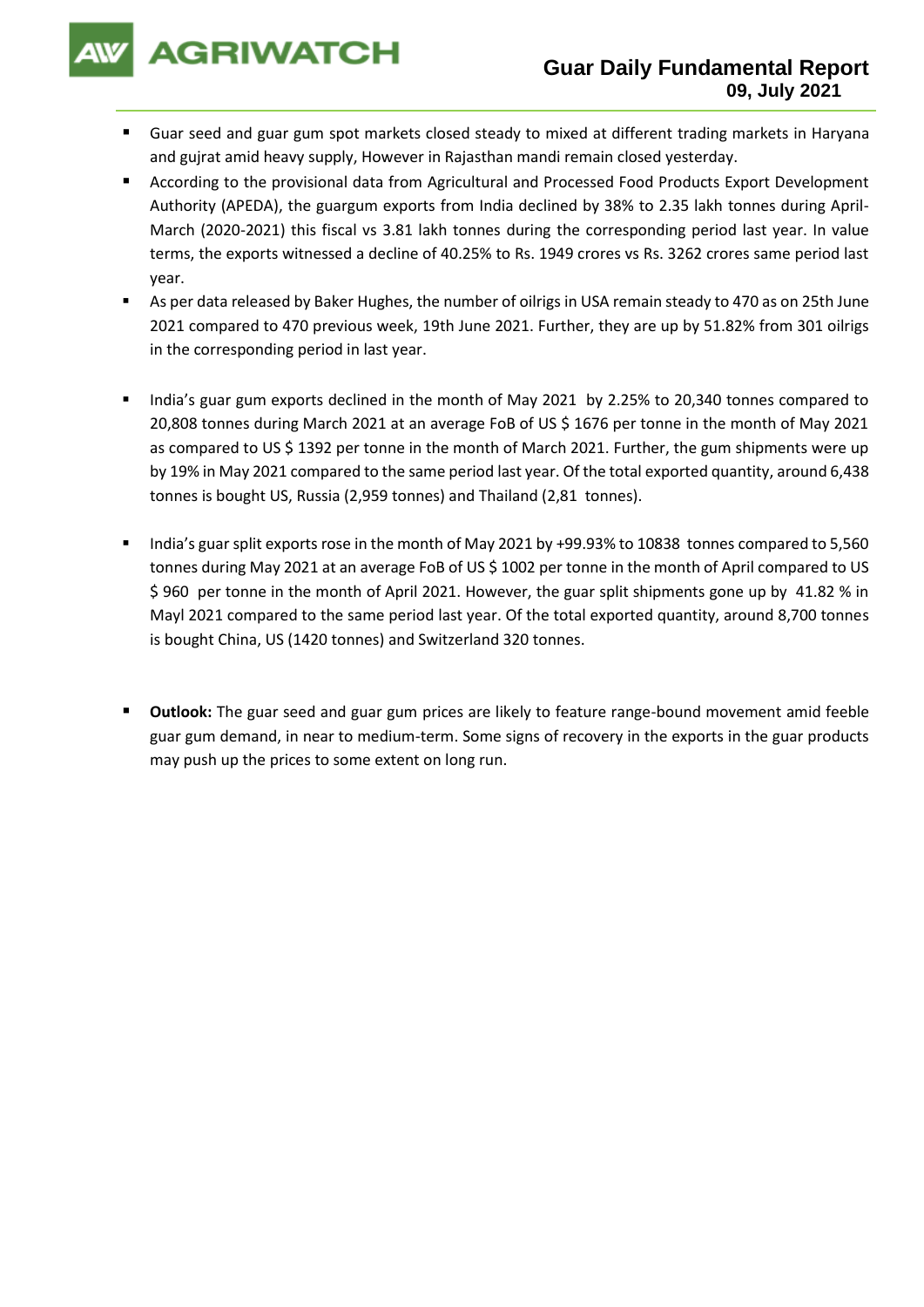

**09, July 2021**

| <b>NCDEX-FUTURES MARKET - Guar Seed</b> |         |      |             |      |              |        |         |       |         |
|-----------------------------------------|---------|------|-------------|------|--------------|--------|---------|-------|---------|
| <b>Contract</b>                         | $+/-$   | Open | <b>High</b> | Low  | <b>Close</b> | Volume | Change  | ΟI    | Change  |
| <b>Jun-21</b>                           | $-0.47$ | 4000 | 4015        | 3974 | 4000         | 8155   | $-1300$ | 25180 | $-3135$ |
| <b>Jul-21</b>                           | $-0.66$ | 4082 | 4100        | 4060 | 4090         | 13230  | $-3045$ | 35505 | 3190    |

| NCDEX-FUTURES MARKET- Guar Gum |  |         |             |             |      |              |               |         |       |         |
|--------------------------------|--|---------|-------------|-------------|------|--------------|---------------|---------|-------|---------|
| <b>Contract</b>                |  | $+/-$   | <b>Open</b> | <b>High</b> | Low  | <b>Close</b> | <b>Volume</b> | Change  | ΟI    | Change  |
| $Jun-21$                       |  | $-0.21$ | 6241        | 6260        | 6212 | 6239         | 5320          | $-585$  | 13550 | $-3440$ |
| <b>Jul-21</b>                  |  | $-0.19$ | 6340        | 6372        | 6324 | 6350         | 6545          | $-1500$ | 43040 | 2175    |

| <b>Guar seed Stock Position &amp; EDD:</b> |              |                          |              |                          |  |  |  |  |
|--------------------------------------------|--------------|--------------------------|--------------|--------------------------|--|--|--|--|
| <b>Stocks</b>                              | <b>Demat</b> | <b>In-Process</b>        | <b>Total</b> | <b>EDD</b>               |  |  |  |  |
|                                            | 07-Jul-21    | 07-Jul-21                | 07-Jul-21    | 05-Jul-21                |  |  |  |  |
| <b>Bikaner</b>                             | 20364        | ۰                        | 20364        | 20963                    |  |  |  |  |
| <b>Deesa</b>                               | -            | $\overline{\phantom{0}}$ |              | $\overline{\phantom{a}}$ |  |  |  |  |
| Sri Ganganagar                             | 2421         | ۰                        |              | 2420                     |  |  |  |  |
| <b>Jodhpur</b>                             | 1124         | ۰                        | 1124         | 1124                     |  |  |  |  |
| <b>Nokha</b>                               |              | ٠                        |              |                          |  |  |  |  |

| <b>Guar Gum Stock Position &amp; EDD:</b> |                |                   |                 |            |  |  |  |  |
|-------------------------------------------|----------------|-------------------|-----------------|------------|--|--|--|--|
|                                           | <b>Demat</b>   | <b>In-Process</b> | <b>Total</b>    | <b>EDD</b> |  |  |  |  |
| <b>Stocks</b>                             | 07-Jul-21      | 07-Jul-21         | 07-Jul-21       | 05-Jul-21  |  |  |  |  |
| Deesa                                     |                | ۰                 |                 |            |  |  |  |  |
| <b>Bikaner</b>                            | 2663           | -                 | 2663            | 2664       |  |  |  |  |
| Jodhpur                                   | 10748          | 89                | 10837           | 10837      |  |  |  |  |
| <b>Nokha</b>                              | 3706           | 80                | 3786            | 3777       |  |  |  |  |
| Sri Ganganagar                            | 558            | ٠                 | 558             | 558        |  |  |  |  |
|                                           |                |                   | $7 -$ Jul $-21$ |            |  |  |  |  |
| <b>Churi and Korma Prices:</b>            |                |                   | 7-Jul-21        |            |  |  |  |  |
| <b>Commodity</b>                          | <b>Center</b>  |                   | Rs./75 kg.      |            |  |  |  |  |
| <b>Churi</b>                              | Jodhpur        | <b>NR</b>         |                 |            |  |  |  |  |
| Korma                                     | Jodhpur        | N <sub>R</sub>    |                 |            |  |  |  |  |
| Churi                                     | Sri Ganganagar | NR.               |                 |            |  |  |  |  |
| <b>Korma</b>                              | Sri Ganganagar |                   | N <sub>R</sub>  |            |  |  |  |  |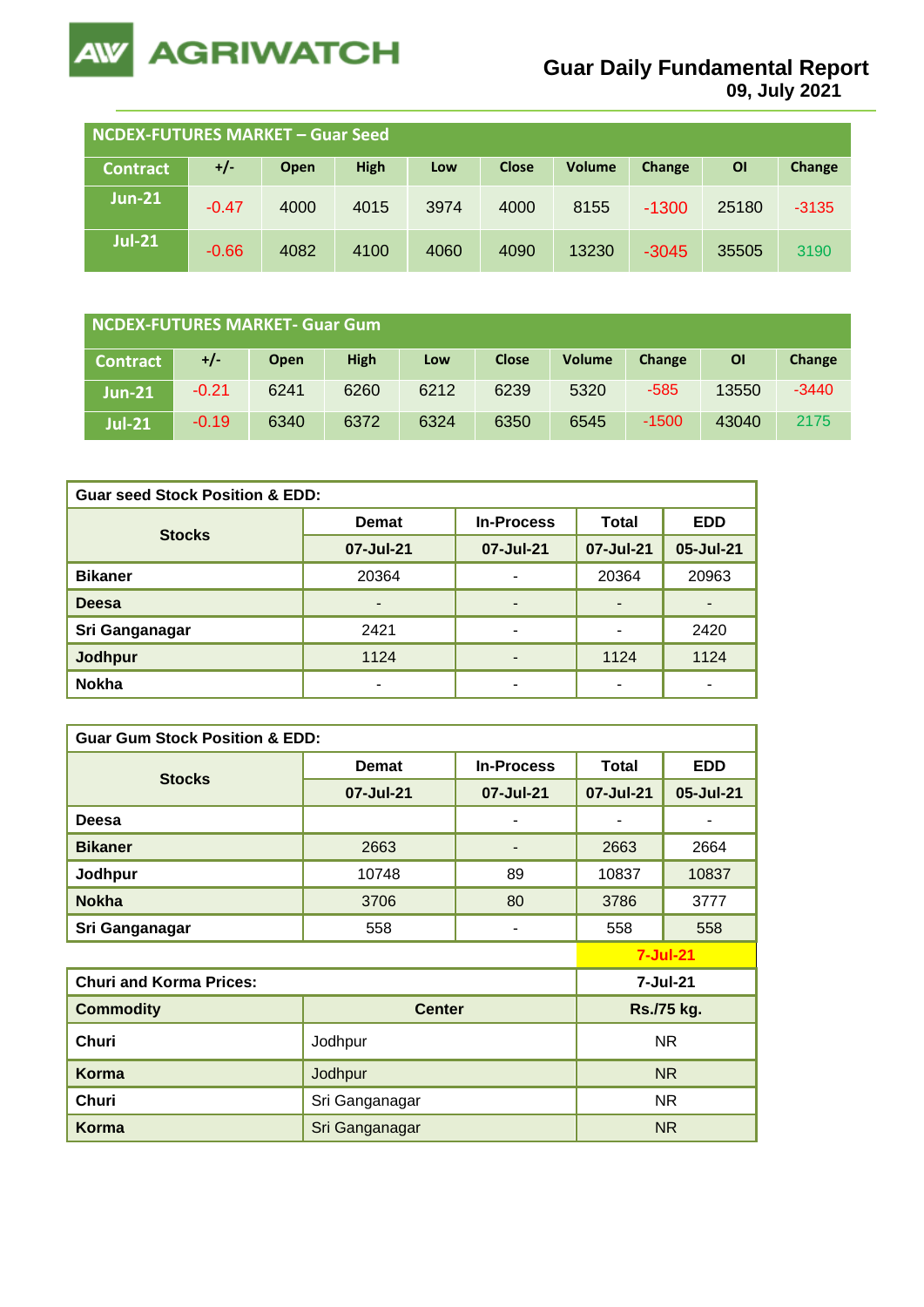

| <b>Guar Export Prices:</b>         |                             | 7-Jul-21      | 7-Jul-21      |
|------------------------------------|-----------------------------|---------------|---------------|
|                                    | <b>Variety</b>              | Value (Rs/Kg) | Value (\$/MT) |
| <b>Guargum/Split (Mundra Port)</b> |                             | <b>NR</b>     | <b>NR</b>     |
|                                    | 200 Mesh 5000<br>CPS        | <b>NR</b>     | NR.           |
| <b>Guargum Powder</b>              | 200 Mesh 3500<br><b>CPS</b> | <b>NR</b>     | NR.           |
|                                    | Meal 40%                    | <b>NR</b>     | NR.           |
| <b>Guargum Meal</b>                | Meal $50\%$                 | <b>NR</b>     | <b>NR</b>     |

| <b>Guar Seed Prices at Key Spot Markets:</b> |                 |                           |                  |                        |                              |  |  |
|----------------------------------------------|-----------------|---------------------------|------------------|------------------------|------------------------------|--|--|
| <b>Commodity</b>                             |                 |                           |                  | <b>Prices (Rs/Qtl)</b> | <b>Change</b>                |  |  |
| <b>Guar Seed</b>                             | <b>District</b> | <b>Centre</b>             | $8 -$ Jul-<br>21 | $7 -$ Jul-<br>21       |                              |  |  |
|                                              | Jodhpur         | Jodhpur (Loose)           | 4070             | Closed                 | $\blacksquare$               |  |  |
|                                              |                 | Jodhpur(Delivery)         | 4274             | Closed                 | $\blacksquare$               |  |  |
|                                              |                 | Sri-Ganganagar(Loose)     | 3850             | Closed                 | $\blacksquare$               |  |  |
|                                              |                 | Sri-Ganganagar (Delivery) | 4000             | Closed                 | $\qquad \qquad \blacksquare$ |  |  |
|                                              | Sri-Ganganagar  | Rawla (Loose)             | 3790             | <b>NR</b>              | $\blacksquare$               |  |  |
|                                              |                 | Gharsana (Loose)          | <b>NA</b>        | <b>NA</b>              | $\blacksquare$               |  |  |
|                                              |                 | Raisinghnagar (Loose)     | 3900             | <b>NR</b>              | $\blacksquare$               |  |  |
|                                              | <b>Bikaner</b>  | Bikaner (Loose)           | 3880             | Closed                 |                              |  |  |
|                                              |                 | Bikaner (Delivery)        | 4074             | Closed                 | $\blacksquare$               |  |  |
|                                              |                 | Nokha(Loose)              | 3900             | Closed                 | $\blacksquare$               |  |  |
| Rajasthan                                    |                 | Nokha (Delivery)          | 4095             | Closed                 | $\blacksquare$               |  |  |
|                                              |                 | Khajuwala (Loose)         | 3800             | Closed                 |                              |  |  |
|                                              |                 | Khajuwala (Delivery)      | 3990             | Closed                 | $\blacksquare$               |  |  |
|                                              |                 | Lunkaransar (Loose)       | 3850             | Closed                 | $\blacksquare$               |  |  |
|                                              |                 | Hanumangarh (Loose)       | 3800             | 3825                   | $-25$                        |  |  |
|                                              |                 | Hanumangarh (Delivery)    | 3990             | 4016                   | $-26$                        |  |  |
|                                              | Hanumangarh     | Nohar (Loose)             | <b>NR</b>        | <b>NR</b>              | $\overline{\phantom{0}}$     |  |  |
|                                              |                 | Pilibanga (Loose)         | <b>NR</b>        | <b>NR</b>              | $\blacksquare$               |  |  |
|                                              | <b>Nagaur</b>   | Nagaur (Loose)            | 3900             | N <sub>R</sub>         | $\blacksquare$               |  |  |
|                                              | <b>Churu</b>    | Churu (Delivery)          | <b>NR</b>        | <b>NR</b>              | $\blacksquare$               |  |  |
|                                              | <b>Alwar</b>    | Alwar (Loose)             | <b>NR</b>        | <b>NR</b>              |                              |  |  |
|                                              |                 | Adampur (Loose)           | 3750             | 3800                   | $-50$                        |  |  |
| Haryana                                      | <b>Hisar</b>    | Adampur (Delivery)        | 3938             | 3990                   | $-53$                        |  |  |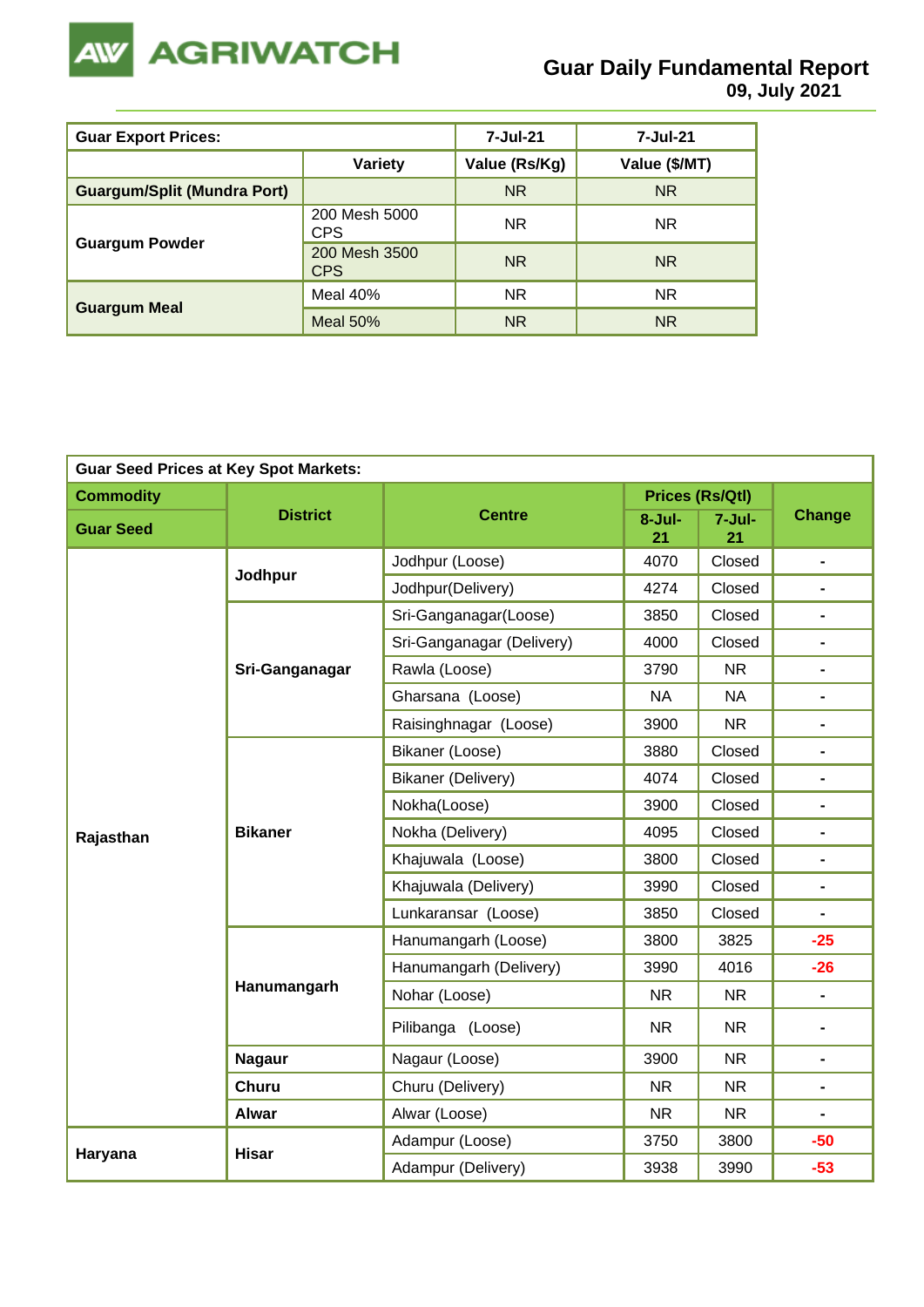

|                       |                    | Bhiwani (Delivery)  | 4000      | 4000                                                                                                | <b>Unch</b>    |  |  |
|-----------------------|--------------------|---------------------|-----------|-----------------------------------------------------------------------------------------------------|----------------|--|--|
|                       | <b>Bhiwani</b>     | Siwani (Loose)      | 4015      | 4040<br>$-25$<br>3825<br><b>NR</b><br>$\blacksquare$<br><b>NR</b><br>$\blacksquare$<br>3850<br>3925 |                |  |  |
|                       |                    | Sirsa (Loose)       | 3775      |                                                                                                     | $-50$          |  |  |
|                       |                    | Dhabwali (Loose)    | 3900      |                                                                                                     |                |  |  |
|                       | <b>Sirsa</b>       | Dhabwali (Delivery) | 4095      |                                                                                                     |                |  |  |
|                       |                    | Ellanabad (Loose)   | 3800      |                                                                                                     | $-50$          |  |  |
|                       | <b>Fatehabad</b>   | Fatehabad (Loose)   | 3750      |                                                                                                     | $-175$         |  |  |
| Gujarat               | <b>Banaskantha</b> | Deesa (Loose)       | <b>NA</b> | <b>NA</b>                                                                                           | $\blacksquare$ |  |  |
|                       | Patan              | Patan (Loose)       | 3655      | 3575                                                                                                | 80             |  |  |
|                       | Rajkot             | Rajkot (Loose)      | 3650      | 3600                                                                                                | 50             |  |  |
|                       | Jamnagar           | Dhrol (Loose)       | <b>NA</b> | <b>NA</b>                                                                                           | $\blacksquare$ |  |  |
| <b>Madhya Pradesh</b> | <b>Gwalior</b>     | Dabra (Loose)       | <b>NA</b> | <b>NA</b>                                                                                           |                |  |  |
| <b>Guar Gum</b>       |                    |                     |           |                                                                                                     |                |  |  |
|                       | Jodhpur            | Jodhpur             | 6300      | Closed                                                                                              | $\blacksquare$ |  |  |
| Rajasthan             | <b>Alwar</b>       | Alwar               | <b>NR</b> | <b>NR</b>                                                                                           | $\blacksquare$ |  |  |
|                       | Hanumangarh        | Nohar               | NR.       | <b>NR</b>                                                                                           | $\blacksquare$ |  |  |
|                       | <b>Bhiwani</b>     | <b>Bhiwani</b>      | 6250      | 6200                                                                                                | 50             |  |  |
| Haryana               |                    | <b>Sirsa</b>        | 6400      | 6300                                                                                                | 100            |  |  |
|                       | <b>Sirsa</b>       | <b>Dhabwali</b>     | 6300      | <b>NR</b>                                                                                           | $\blacksquare$ |  |  |
|                       |                    | Ellanabad           | 6400      | <b>NA</b>                                                                                           |                |  |  |
|                       | <b>Fatehabad</b>   | Fatehabad           | 6400      | 6350                                                                                                | 50             |  |  |

| <b>Guar Seed Arrivals in Key Centers</b> |                 |                |                               |                                                                                        |                |  |  |  |
|------------------------------------------|-----------------|----------------|-------------------------------|----------------------------------------------------------------------------------------|----------------|--|--|--|
| <b>Commodity</b>                         | <b>District</b> | <b>Centre</b>  | <b>Arrivals</b><br>(Quintals) |                                                                                        |                |  |  |  |
| <b>Guar Seed</b>                         |                 |                | $8 -$ Jul-<br>21              | $7 -$ Jul-<br>21                                                                       |                |  |  |  |
|                                          | Jodhpur         | Jodhpur        | <b>NA</b>                     | Closed                                                                                 | $\blacksquare$ |  |  |  |
|                                          |                 | Sri-Ganganagar | 200                           | Closed                                                                                 |                |  |  |  |
|                                          |                 | Rawla          | 50                            | <b>NR</b>                                                                              |                |  |  |  |
|                                          | Sri-Ganganagar  | Gharsana       | <b>NA</b>                     | <b>NA</b>                                                                              |                |  |  |  |
|                                          |                 | Raisinghnagar  | 50                            | <b>NR</b>                                                                              |                |  |  |  |
|                                          |                 | <b>Bikaner</b> | 400                           | Closed                                                                                 |                |  |  |  |
| Rajasthan                                |                 | Nokha          | 300                           | Closed                                                                                 |                |  |  |  |
|                                          | <b>Bikaner</b>  | Khajuwala      | 300                           | Closed                                                                                 |                |  |  |  |
|                                          |                 | Lunkaransar    | 500                           | <b>Change</b><br>Closed<br>15<br>45<br><b>NR</b><br>$\blacksquare$<br><b>NR</b><br>NR. |                |  |  |  |
|                                          |                 | Hanumangarh    | 60                            |                                                                                        |                |  |  |  |
|                                          | Hanumangarh     | Nohar          | NR                            |                                                                                        |                |  |  |  |
|                                          |                 | Pilibanga      | <b>NR</b>                     |                                                                                        |                |  |  |  |
|                                          | <b>Nagaur</b>   | Nagaur         | 150                           |                                                                                        |                |  |  |  |